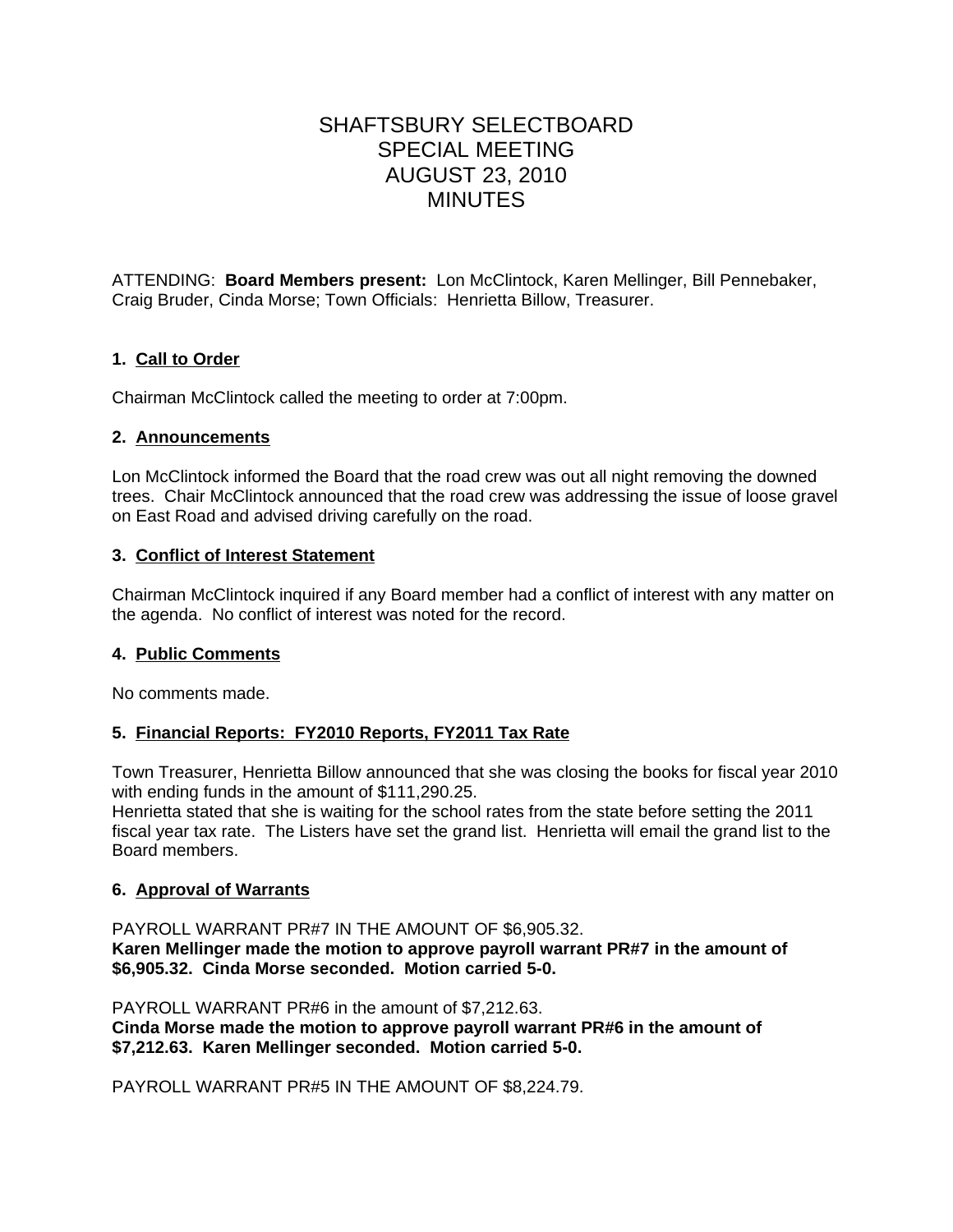**Craig Bruder made the motion to approve payroll warrant PR#5 in the amount of \$8,224.79. Karen Mellinger seconded. . Motion carried 5-0.**

RETIREMENT WARRANT #W7R IN THE AMOUNT OF \$121.26. **Karen Mellinger made the motion to approve retirement warrant #W7R in the amount of \$121.26. Cinda Morse seconded. Motion carried 5-0.**

CHECK WARRANT #W7 IN THE AMOUNT OF \$42,578.07. **Cinda Morse made the motion to approve check warrant #W7 in the amount of \$42,578.07. Craig Bruder seconded. Motion carried 5-0.**

CHECK WARRANT #W8 IN THE AMOUNT OF \$23,859.03. **Cinda Morse made the motion to approve check warrant #W8 in the amount of \$23,859.03. Bill Pennebaker seconded. Motion carried 5-0.**

CHECK WARRANT #W10 IN THE AMOUNT OF \$52,693.86. **Craig Bruder made the motion to approve check warrant #W10 in the amount of \$52,693.86. Cinda Morse seconded. Motion carried 5-0.**

#### **7. Bennington College: Requests to Cater Liquor**

Bennington College has requested 16 liquor permits for weekends starting August 31<sup>st</sup> with the last weekend ending December 6<sup>th</sup>. The State Liquor Control Board will be called for more information.

**Cinda Morse made the motion to approve the request to cater liquor on the dates stated in the request. Karen Mellinger seconded. Motion carried 5-0.**

#### **8. Vermont State Police-Community Advisory Board: Invitation to Serve**

The Board agreed it was important to have a Board Member and a community member on the Advisory Board. Craig Bruder volunteered to serve on the board. **Cinda Morse made the motion to recommend Craig Bruder serve on the board. Bill Pennebaker seconded. Motion carried 4-0-1 with Craig abstaining.**

#### **9. Facilities Planning-Status**

The Facilities Committee would like input from neighbors and will be meeting with neighbors abutting the Cole Hall and Landfill sites. They plan to meet on Wednesday or Thursday at 6pm. A revised plan for the sites is expected in December.

#### **10. Personnel Policies**

There were no updates on the personnel policies.

#### **11. Liaisons Roles**

The Board discussed the relationship between the Town Administrator and the liaisons, what is expected of the liaisons, and who makes decisions in the absence of the Town Administrator. If a Board member is approached they should try to forward the call to the liaison or Town